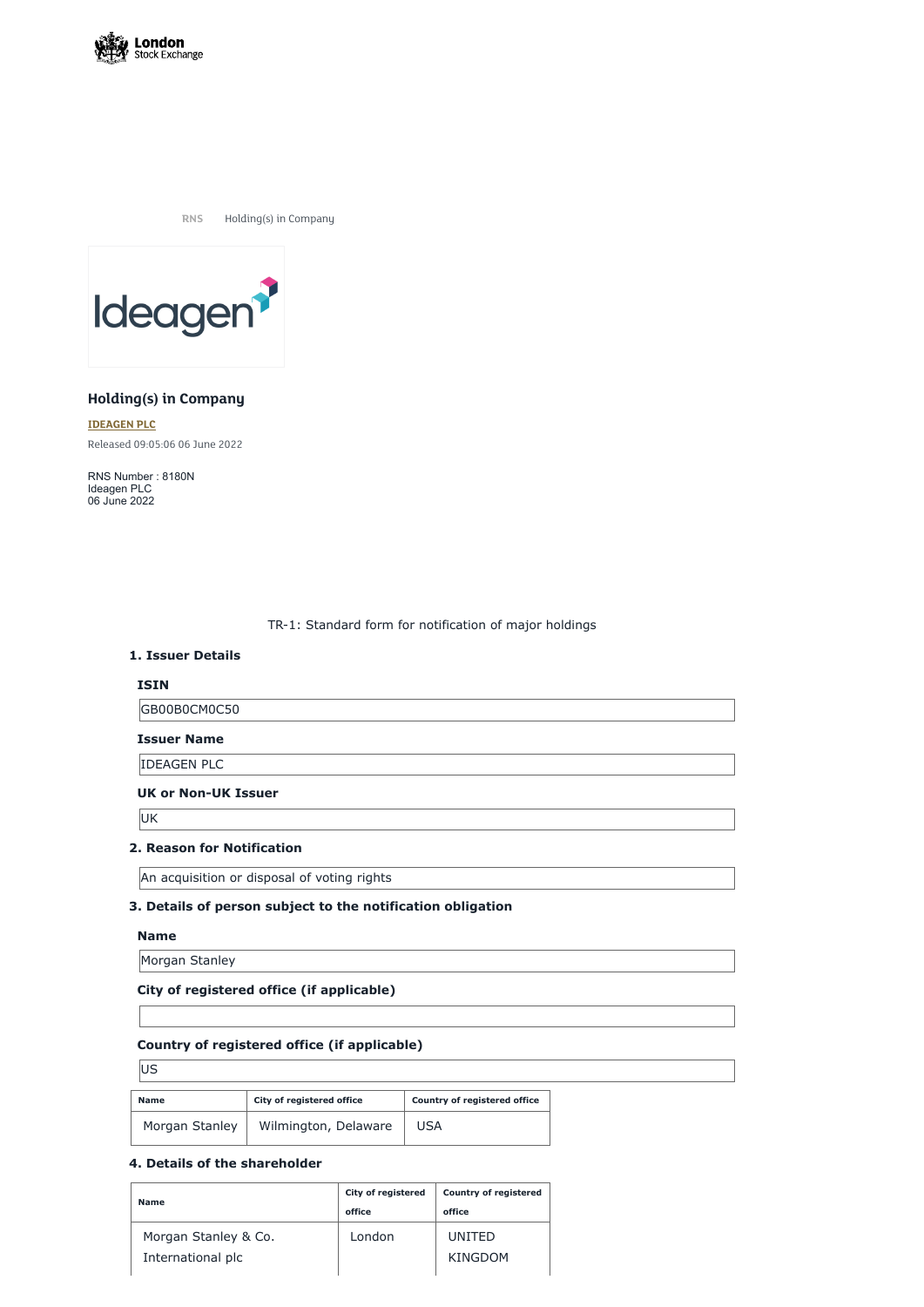## **5. Date on which the threshold was crossed or reached**

31-May-2022

# **6. Date on which Issuer notified**

02-Jun-2022

# **7. Total positions of person(s) subject to the notification obligation**

|                                                                                          | % of voting<br>rights<br>attached to<br>shares (total<br>of $8.A$ ) | % of voting rights<br>through financial<br>instruments (total<br>of $8.B 1 + 8.B 2)$ | <b>Total of both</b><br>in $% (8.A +$<br>8.B) | <b>Total number</b><br>of voting<br>rights held in<br>issuer |
|------------------------------------------------------------------------------------------|---------------------------------------------------------------------|--------------------------------------------------------------------------------------|-----------------------------------------------|--------------------------------------------------------------|
| Resulting<br>situation on the<br>date on which<br>threshold was<br>crossed or<br>reached | 7.155437                                                            | 0.001702                                                                             | 7.157139                                      | 21031503                                                     |
| Position of<br>previous<br>notification (if<br>applicable)                               | 5.544975                                                            | 0.001702                                                                             | 5.546677                                      |                                                              |

# **8. Notified details of the resulting situation on the date on which the threshold was crossed or reached**

# **8A. Voting rights attached to shares**

| Class/Type of<br>shares ISIN code(if voting rights<br>possible) | Number of direct<br>(DTR5.1) | Number of indirect<br>voting rights<br>(DTR5.2.1) | % of direct<br>voting rights<br>(DTR5.1) | $\%$ of indirect<br>voting rights<br>(DTR5.2.1) |
|-----------------------------------------------------------------|------------------------------|---------------------------------------------------|------------------------------------------|-------------------------------------------------|
| GB00B0CM0C50                                                    |                              | 21026503                                          |                                          | 7.155437                                        |
| Sub Total 8.A                                                   | 21026503                     |                                                   | 7.155437%                                |                                                 |

# **8B1. Financial Instruments according to (DTR5.3.1R.(1) (a))**

| <b>Type of financial</b><br>instrument                         | <b>Expiration</b><br>date | <b>Exercise/conversion</b><br>period | <b>Number of voting</b><br>rights that may be<br>acquired if the<br>instrument is<br>exercised/converted | % of voting<br>rights |
|----------------------------------------------------------------|---------------------------|--------------------------------------|----------------------------------------------------------------------------------------------------------|-----------------------|
| Right of<br>recall over<br>securities<br>lending<br>agreements | at any<br>time            | at any time                          | 5000                                                                                                     | 0.001702              |
|                                                                |                           |                                      |                                                                                                          |                       |

| Sub Total 8.B1 | 5000 | $\frac{1}{2}$ 0.001702% |  |
|----------------|------|-------------------------|--|
|                |      |                         |  |

# **8B2. Financial Instruments with similar economic effect according to (DTR5.3.1R.(1)**

**(b))**

| Type of<br>financial<br>linstrument | date | Expiration Exercise/conversion Physical or cash<br>period | settlement | Number of<br>voting rights | % of voting<br>rights |
|-------------------------------------|------|-----------------------------------------------------------|------------|----------------------------|-----------------------|
| Sub Total 8.B2                      |      |                                                           |            |                            |                       |

# **9. Information in relation to the person subject to the notification obligation**

2. Full chain of controlled undertakings through which the voting rights and/or the financial instruments are effectively held starting with the ultimate controlling natural person or legal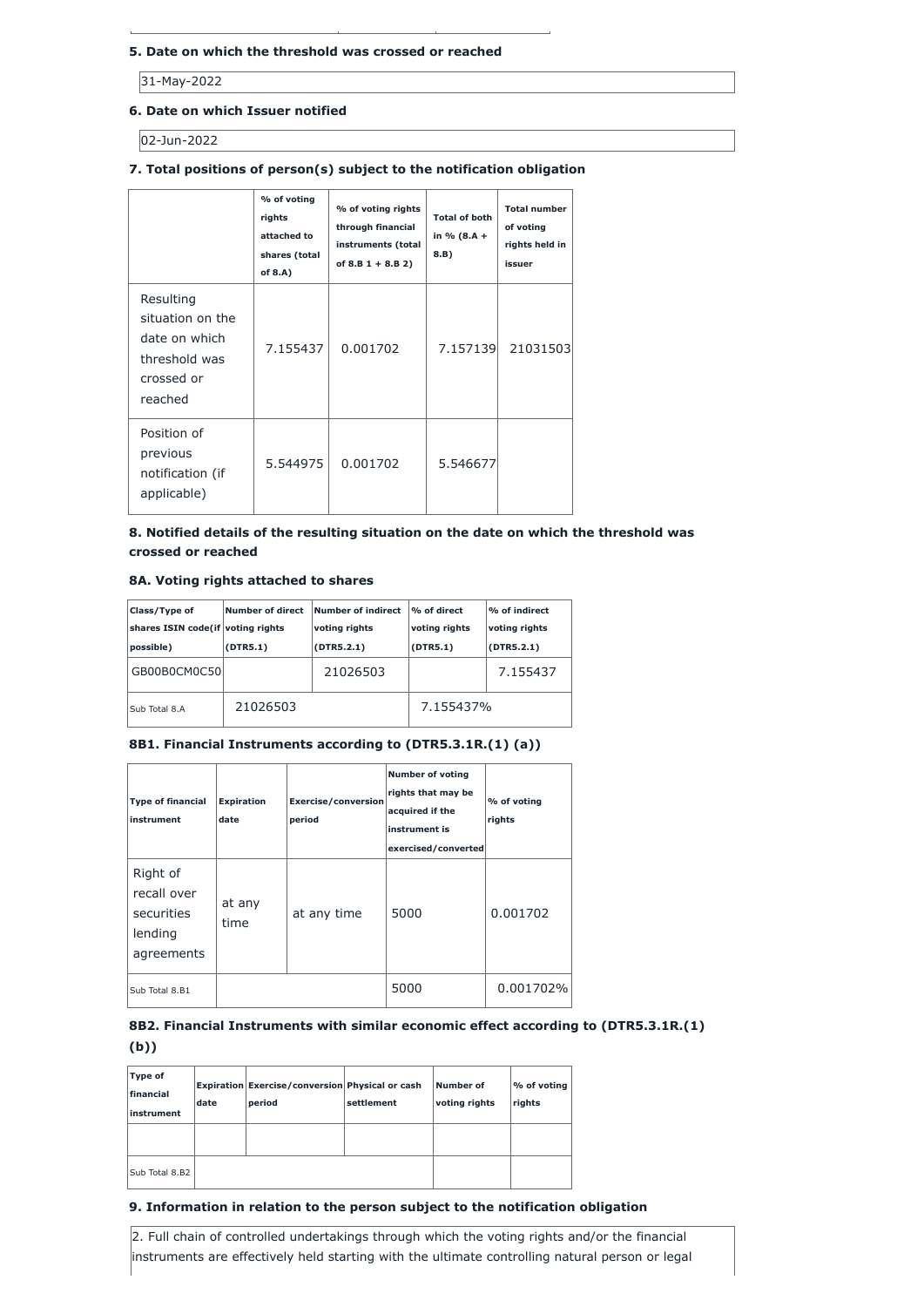| <b>Ultimate</b><br>controlling person undertaking | Name of controlled equals or is                        | % of voting<br>rights if it<br>notifiable<br>threshold | % of voting rights<br>through financial<br>instruments if it<br>higher than the equals or is higher<br>than the notifiable<br>threshold | Total of both if it<br>equals or is<br>higher than the<br>notifiable<br>threshold |
|---------------------------------------------------|--------------------------------------------------------|--------------------------------------------------------|-----------------------------------------------------------------------------------------------------------------------------------------|-----------------------------------------------------------------------------------|
| Morgan<br><b>Stanley</b><br>(Chain 1)             |                                                        |                                                        |                                                                                                                                         |                                                                                   |
| Morgan<br><b>Stanley</b><br>(Chain 1)             | Morgan<br>Stanley<br>International<br>Holdings<br>Inc. |                                                        |                                                                                                                                         |                                                                                   |
| Morgan<br><b>Stanley</b><br>(Chain 1)             | Morgan<br>Stanley<br>International<br>Limited          |                                                        |                                                                                                                                         |                                                                                   |
| Morgan<br>Stanley<br>(Chain 1)                    | Morgan<br>Stanley<br>Investments<br>(UK)               |                                                        |                                                                                                                                         |                                                                                   |
| Morgan<br>Stanley<br>(Chain 1)                    | Morgan<br>Stanley &<br>Co.<br>International<br>plc     | 7.155437                                               |                                                                                                                                         | 7.157138%                                                                         |

This information is provided by RNS, the news service of the London Stock Exchange. RNS is approved by the Financial Conduct Authority to act as a Primary Information Provider in the United Kingdom. Terms and conditions relating to the use and distribution of this information may apply. For further information, please contact **[rns@lseg.com](mailto:rns@lseg.com)** or visit [www.rns.com.](http://www.rns.com/)

RNS may use your IP address to confirm compliance with the terms and conditions, to analyse how you engage with the information contained in this communication, and to share such analysis on an anonymised basis with others as part of our commercial services. For further information about how RNS and the London Stock Exchange use the personal data you provide us, please see our **[Privacy](https://www.lseg.com/privacy-and-cookie-policy) Policy**.

## **10. In case of proxy voting**

**Name of the proxy holder**

**The number and % of voting rights held**

## **The date until which the voting rights will be held**

#### **11. Additional Information**

# **12. Date of Completion**

02-Jun-2022

# **13. Place Of Completion**

Glasgow

END